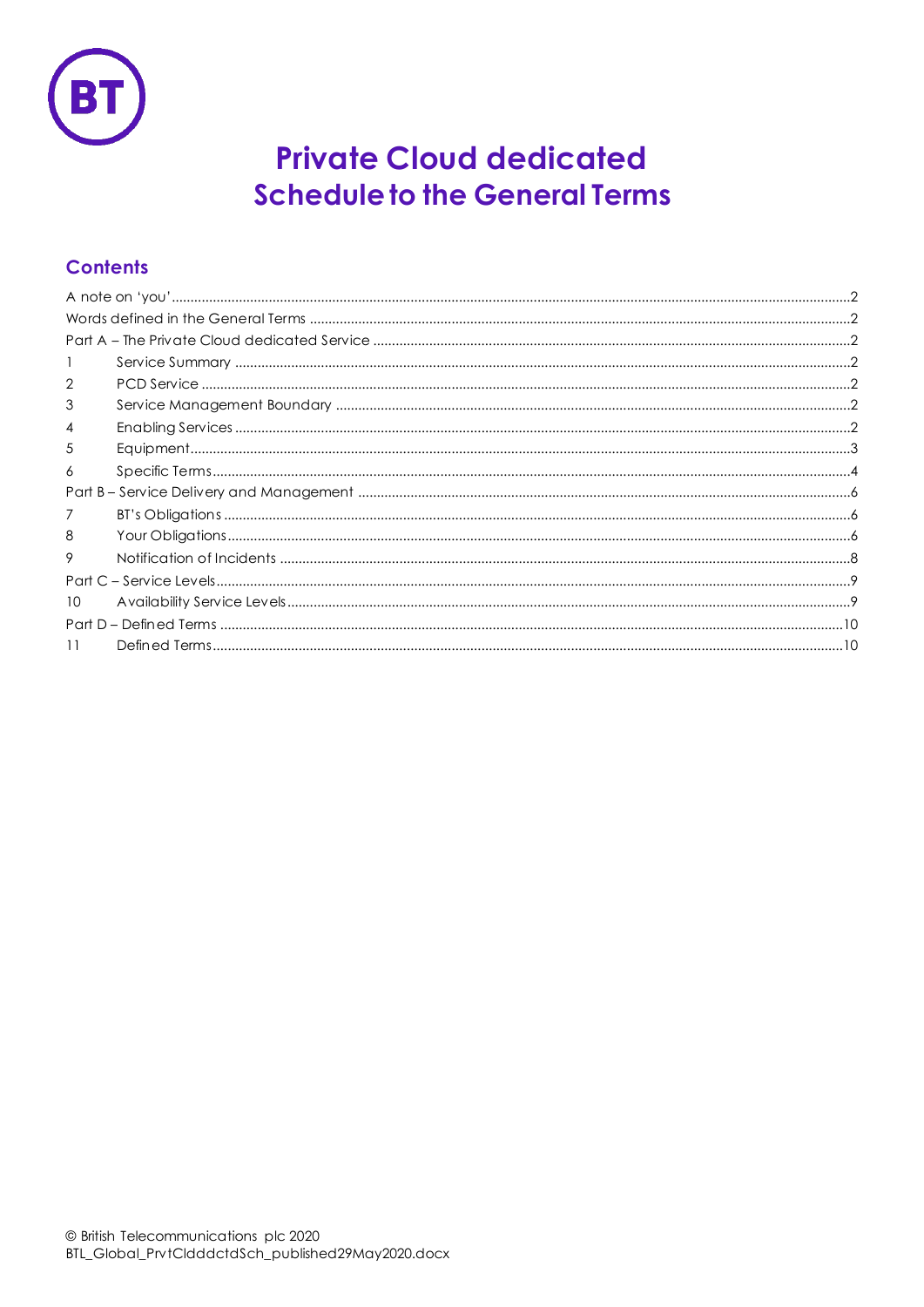

## <span id="page-1-0"></span>**A note on 'you'**

'You' and 'your' mean the Customer.

#### <span id="page-1-1"></span>**Words defined in the General Terms**

Words that are capitalised but have not been defined in this Schedule have the meanings given to them in the General Terms.

## <span id="page-1-2"></span>**Part A – The Private Cloud dedicated Service**

#### <span id="page-1-3"></span>**1 Service Summary**

BT will provide, manage and monitor your private cloud infrastructure platform at your choice of hosting location as set out in any applicable Order, up to the point of the Service Management Boundary as set out in Paragraph [3](#page-1-5) ("**PCD Service**").

### <span id="page-1-4"></span>**2 PCD Service**

The PCD Service comprises of the following elements and as further set out in any applicable Order:

#### 2.1 **Private Cloud Infrastructure Platform**

- 2.1.1 BT will provide you with a private cloud infrastructure platform that will allow you to build Virtual Machines as well as amend, add or remove various Computing Elements.
- 2.1.2 The configuration options available and the methods to configure them will depend on the automation option selected (as set out in Paragraph [2.4\)](#page-1-7) and are further described in the relevant user guide or service description that BT will provide to you.

#### 2.2 **Monitoring**

BT will monitor and manage the PCD Service, up to the point of the Service Management Boundary as set out in Paragraph [3,](#page-1-5) on your behalf to ensure it is operating as efficiently as possible.

#### 2.3 **Equipment Installation**

If you elect to host your data centre at your own or a third party Site in accordance with Paragraph [4.4.1,](#page-2-1) BT will install and configure the BT Equipment at your chosen Site as set out in the applicable Order.

#### <span id="page-1-9"></span><span id="page-1-7"></span>2.4 **Automation Options**

You will choose one of the following automation options in order that BT can manage the PCD Service:

- 2.4.1 Advanced Virtualisation– any service changes or requests to the PCD Service will be processed by BT and you will be unable to access the self-service functionality ("**Advanced Virtualisation**"); or
- <span id="page-1-8"></span>2.4.2 Advanced Orchestration – you will be able to undertake service changes to the PCD Service in realtime through automation and self-service ("**Advanced Orchestration**").

#### <span id="page-1-5"></span>**3 Service Management Boundary**

- <span id="page-1-11"></span>3.1 BT will provide and manage the PCD Service in accordance with Parts B and C of this Schedule and as set out in any applicable Order up to the hypervisor layer, the self-service orchestration layer (if ordered) and the CMS Portal ("**Service Management Boundary**").
- 3.2 BT will have no responsibility for the PCD Service outside the Service Management Boundary including any Content used in any way on any BT Equipment or the PCD Service.
- 3.3 BT does not make any representations, whether express or implied, about whether the PCD Service will operate in combination with any Customer Equipment or other equipment and software.

## <span id="page-1-6"></span>**4 Enabling Services**

#### <span id="page-1-10"></span>4.1 You will have:

- (a) data centre networking capability;
- (b) remote access capability that allows BT to establish a monitoring link to your IT infrastructure, including any data centre, on a 24x7x365 basis;
- (c) the Internet or other connectivity in place that will connect to the PCD Service; and
- (d) if you have chosen Advanced Virtualisation, you will order the Base Hybrid Managed Services from BT, which is governed by its own separate terms and will ensure that the minimum technical requirements that BT requires are met, so that BT can deliver a correctly functioning PCD Service,

#### (each an "**Enabling Service**").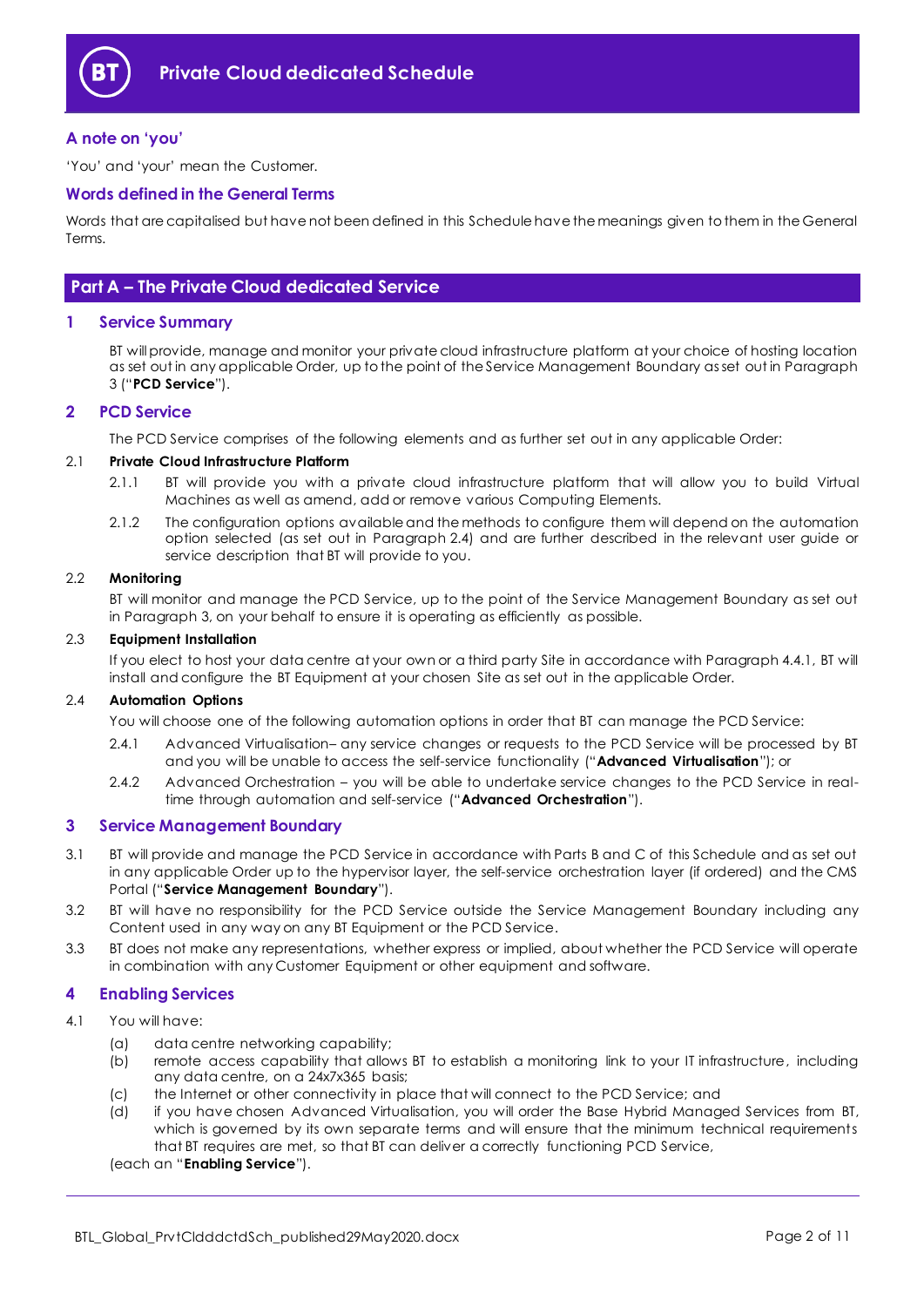

- 4.2 If BT provides you with any services other than the PCD Service (including, but not limited to any Enabling Service) this Schedule will not apply to those services and those services will be governed by their own separate terms.
- 4.3 If you are required by Applicable Law to purchase the PCD Service from a third party supplier, BT will manage the PCD Service as your agent. You will provide BT with a letter of agency to enable BT to manage the third party.

## <span id="page-2-1"></span>4.4 **Data Centres**

- 4.4.1 You must have a data centre to host the PCD Service and you will choose one of the following data centre hosting options:
	- (a) a BT data centre: BT will host the PCD Service at one of BT's global data centres;
	- (b) an on-premises data centre: you will host the PCD Service at a data centre located at one of your Sites; or
	- (c) a third party location: you will host the PCD Service at a third party's Site.
- <span id="page-2-2"></span>4.4.2 If you choose to host the PCD Service at either your own Site or a third party's Site in accordance w ith Paragraph [4.4.1](#page-2-1) you will ensure that:
	- (a) you have all necessary authorisations, licences and any other consents required in order to allow a data centre to be hosted at such a location;
	- (b) BT has been granted access to your data centre in order that BT can provide the PCD Service in accordance with the terms of this Contract; and
	- (c) any location you choose to host a data centre meets, and continues to meet, any and all requirements that BT notifies you of.
- 4.4.3 BT is not liable in any way for any failure of the PCD Service as a result of your failure to meet any of your obligations as set out in Paragrap[h 4.4.2.](#page-2-2)

## <span id="page-2-0"></span>**5 Equipment**

### <span id="page-2-3"></span>5.1 **Use of BT Equipment**

In relation to BT Equipment, you will:

- 5.1.1 keep the BT Equipment safe and without risk to health;
- 5.1.2 only use the BT Equipment or allow it to be used, in accordance with any instructions or authorisation BT may give and for the purpose for which it is designed;
- 5.1.3 not move the BT Equipment or any part of it from the Site(s) without BT's written consent and you will pay BT's costs and expenses reasonably incurred as a result of such move or relocation;
- 5.1.4 not make any alterations or attachments to, or otherwise interfere with, the BT Equipment, nor permit any person (other than a person authorised by BT) to do so, without BT's prior written consent and, if BT gives its consent, agree that any alterations or attachments are part of the BT Equipment;
- 5.1.5 not sell, charge, assign, transfer or dispose of or part with possession of the BT Equipment or any part of it;
- 5.1.6 not allow any lien, encumbrance or security interest over the BT Equipment, nor pledge the credit of BT for the repair of the BT Equipment or otherwise;
- 5.1.7 not claim to be owner of the BT Equipment and ensure that the owner of the Site(s) will not claim ownership of the BT Equipment, even where the BT Equipment is fixed to the Site(s);
- 5.1.8 in case of PCD setup in your datacentre or a third party datacentre, obtain appropriate insurance against any damage to or theft or loss of the BT Equipment;
- 5.1.9 in addition to any other rights that BT may have, reimburse BT for any losses, costs or liabilities arising from your use or miss-use of the BT Equipment or where the BT Equipment is damaged, stolen or lost, except where the loss or damage to BT Equipment is a result of fair wear and tear or caused by BT;
- 5.1.10 ensure that the BT Equipment appears in BT's name in your accounting books or any other entity name that BT informs you of;
- 5.1.11 where there is a threatened seizure of the BT Equipment, or an Insolvency Event applies to you, immediately provide BT with Notice so that BT may take action to repossess the BT Equipment; and
- 5.1.12 notify any interested third parties that BT owns the BT Equipment.

## 5.2 **BT Equipment**

- 5.2.1 BT Equipment will remain BT's property at all times and risk in BT Equipment will pass to you upon delivery, whether or not the BT Equipment has been installed.
- 5.2.2 If you are in breach of any of the terms of Paragraph [5.1,](#page-2-3) BT may charge you additional Charges to remedy any such breach.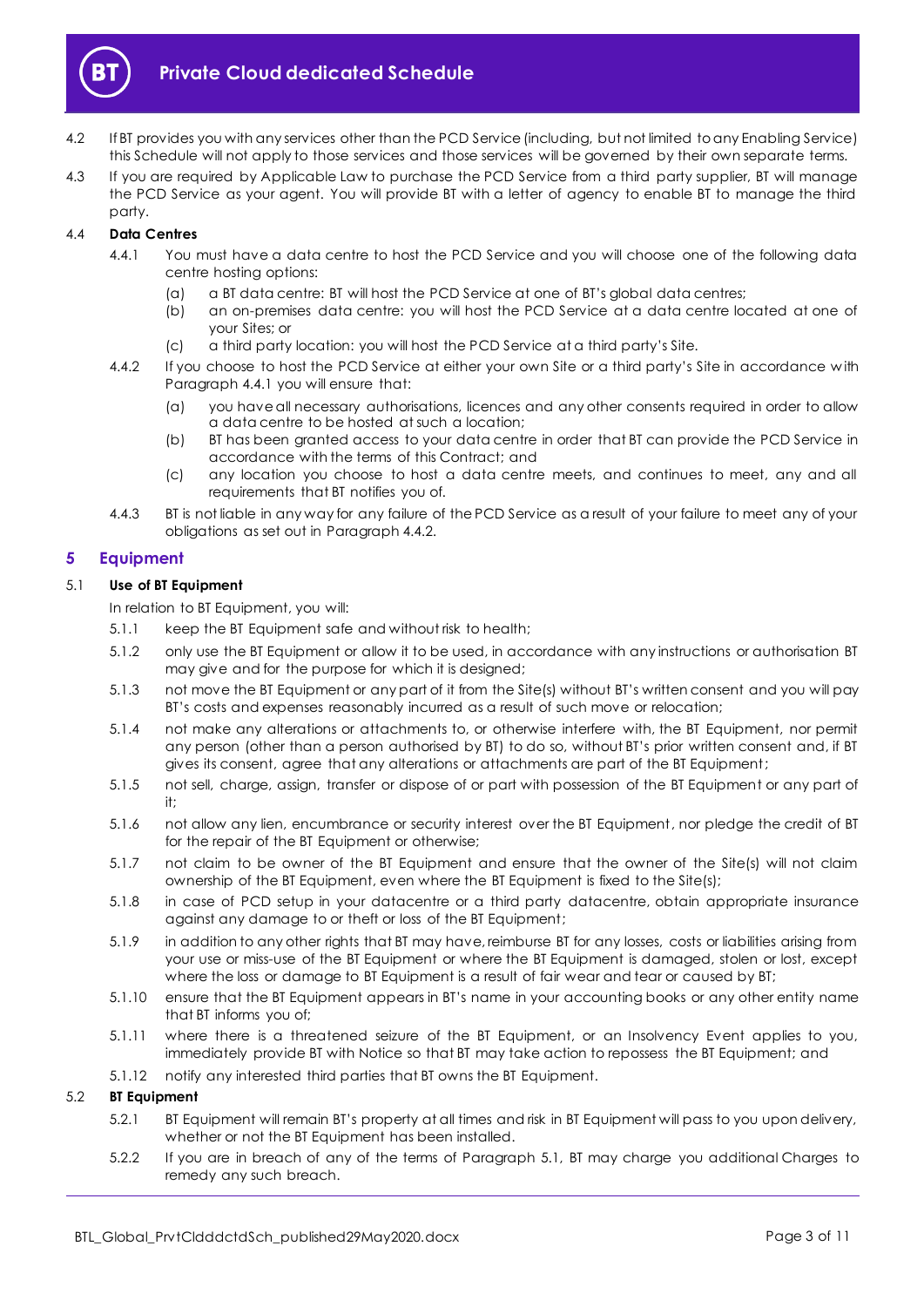

## <span id="page-3-0"></span>**6 Specific Terms**

#### <span id="page-3-1"></span>6.1 **Minimum Period of Service**

- 6.1.1 BT will provide you with the PCD Service for the Minimum Period of Service.
- 6.1.2 You may request an extension to the PCD Service for a Renewal Period by Notice in writing to BT at least 90 days before the end of the Minimum Period of Service or Renewal Period ("**Notice of Renewal**").
- 6.1.3 If you issue a Notice of Renewal in accordance with Paragrap[h 6.1.2,](#page-3-1) BT will extend the PCD Service for the Renewal Period and:
	- (a) BT will continue to provide the PCD Service;
	- (b) the Charges applicable during the Minimum Period of Service may cease to apply and BT will inform you of what any new Charges are and invoice you the new Charges as set out in your new Order from expiry of the Minimum Period of Service;
	- (c) both of us will continue to perform each of our obligations in accordance with the Contract; and
	- (d) BT may, in its sole discretion, replace any BT Equipment that BT considers necessary to continue to provide you with the PCD Service and you will pay BT the Charges for the replacement of any such BT Equipment.
- <span id="page-3-4"></span>6.1.4 If you do not issue a Notice of Renewal in accordance with Paragraph [6.1.2,](#page-3-1) BT will cease delivering the PCD Service at the time of 23:59 on the last day of the Minimum Period of Service or subsequent Renewal Period.

#### 6.2 **Changes**

- 6.2.1 BT may, at any time, make changes to the standards, operation procedures, accessibility periods, identification procedures, allocation and quantity of system resources, administrative and operative algorithms provided that any such changes do not have a material adverse impact on the PCD Service.
- <span id="page-3-5"></span>6.2.2 BT may propose material changes to the PCD Service, Schedule or the Charges (or any of these) by giving you 60 days' Notice ("**Notice to Amend**").
- 6.2.3 Within 21 days of any Notice to Amend, you will provide BT Notice:
	- (a) agreeing to the changes BT proposed;
	- (b) requesting revisions to the changes BT proposed, in which case both of us will enter into good faith negotiations; or
	- (c) requesting termination of the relevant PCD Service that is impacted by the Notice to Amend at a date mutually agreed between us and provided that you pay BT all Charges due under this Contract for the terminated service.

#### 6.3 **Customer Committed Date**

- 6.3.1 If you request a change to the PCD Service or any part of the PCD Service, then BT may revise the Customer Committed Date to accommodate that change.
- 6.3.2 BT may expedite delivery of the PCD Service for operational reasons or in response to a request from you, but this will not revise the Customer Committed Date.

#### <span id="page-3-3"></span>6.4 **Licence and EULA**

- 6.4.1 BT grants you a non-exclusive, non-transferable licence to use any software provided to you for your own business operations only and in relation to the PCD Service and any BT Equipment ("**Licence**").
- 6.4.2 You will comply with any registration or authorisation process that BT or the Supplier presents to you in order to use any software provided to you as part of the PCD Service.
- <span id="page-3-2"></span>6.4.3 If applicable, you will accept and enter into any end user licence agreement that BT or the Supplier provides to you and as may be amended or supplemented from time to time by BT or the Supplier ("**EULA**").
- 6.4.4 You will observe and comply with the EULA for all any use of the applicable Software.
- 6.4.5 In addition to what it says in Clause 15 of the General Terms, if you do not comply with the EULA, BT may restrict or suspend the PCD Service upon reasonable Notice, and:
	- (a) you will continue to pay the Charges for the PCD Service until the end of the Minimum Period of Service; and
	- (b) BT may charge a re-installation fee to re-start the PCD Service.
- 6.4.6 You will enter into the EULA for your own benefit and the rights, obligations, acknowledgements, undertakings, warranties and indemnities granted in accordance with the EULA are between you and the Supplier and you will deal with the Supplier with respect to any loss or damage suffered by either of you as such loss or damage will not be enforceable against BT.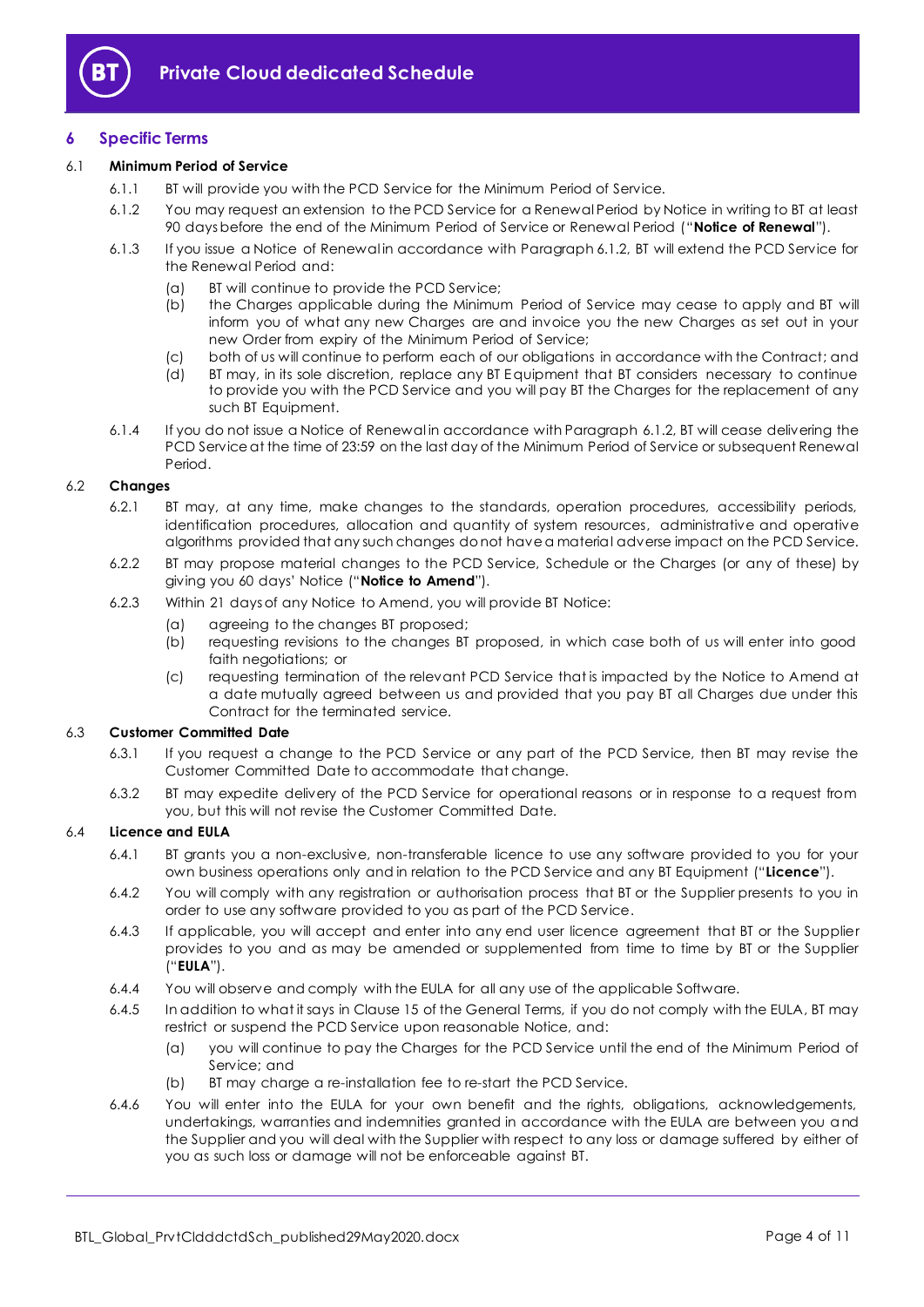

6.4.7 Where the EULA is presented in a 'click to accept' function and you require BT to configure or install Software on your behalf, BT will do so as your agent and bind you to the EULA.

#### 6.5 **IP Addresses and Domain Names**

- 6.5.1 Except for IP Addresses expressly registered in your name, all IP Addresses and Domain Names made available with the PCD Service will at all times remain BT's property or the property of BT's suppliers and are non-transferable.
- 6.5.2 All of your rights to use IP Addresses or Domain Names will cease on termination or expiration of the PCD Service.
- 6.5.3 BT cannot ensure that any requested Domain Name is available from or approved for use by the applicable Regional Internet Registry and BT has no liability for any failure in the Domain Name registration, transfer or renewal process.
- 6.5.4 You warrant that you are the owner of, or are authorised by the owner of, the trade mark or name that you wish to use as a Domain Name.
- 6.5.5 You will pay all fees associated with registration and maintenance of your Domain Name, and will reimburse BT for any and all fees that BT pays to any applicable Regional Internet Registry, and thereafter pay such fees directly to the applicable Regional Internet Registry.

#### 6.6 **Invoicing**

- 6.6.1 Unless set out otherwise in any applicable Order, BT will invoice you for the following Charges in the amounts set out in any applicable Order:
	- (a) Installation Charges, on the Service Start Date, or where the installation period is estimated to be longer than one month, monthly in arrears as per the pre-agreed invoice schedule;
	- (b) Recurring Charges, except Usage Charges, monthly in advance;
	- (c) Usage Charges, monthly in arrears;
	- (d) Professional Services Charges;
	- (e) De-installation Charges within 60 days of de-installation of the PCD Service; and
	- (f) any Termination Charges incurred in accordance with Paragraph [6.8](#page-4-0) upon termination of the relevant Service.
- 6.6.2 BT may invoice you for any of the following Charges in addition to those set out in any applicable Order:
	- (a) Charges for investigating Incidents that you report to BT where BT finds no Incident or that the Incident is caused by something for which BT is not responsible under the Contract;
	- (b) Charges for commissioning the PCD Service in accordance with Paragrap[h 7.2](#page-5-3) outside of Business Hours;
	- (c) Charges where BT has been unable to provide the PCD Service in accordance with agreed timescales due to delay by you in complying with your obligations in this Contract;
	- (d) Charges for expediting provision of the PCD Service at your request after BT has informed you of the Customer Committed Date; and
	- (e) any other Charges as set out in any applicable Order or the BT Price List or as otherwise agreed between both of us.

#### 6.7 **Termination for Convenience**

For the purposes of Clause 17 of the General Terms, either of us may, at any time after the Service Start Date and without cause, terminate the PCD Service by giving 90 days' Notice to the other.

#### <span id="page-4-1"></span><span id="page-4-0"></span>6.8 **Termination Charges**

- 6.8.1 If you terminate the Contract or the PCD Service for convenience in accordance with Clause 17 of the General Terms you will pay BT:
	- (a) all outstanding Charges or payments due and payable under the Contract;
	- (b) De-installation Charges;
	- (c) any other Charges as set out in any applicable Order; and
	- (d) any charges reasonably incurred by BT from a supplier as a result of the early termination.
- 6.8.2 In addition to the Charges set out at Paragrap[h 6.8.1](#page-4-1) above, if you terminate during the Minimum Period of Service or any Renewal Period, you will pay BT Termination Charges, as compensation, equal to 100 per cent of the Recurring Charges for any remaining months of the Minimum Period of Service.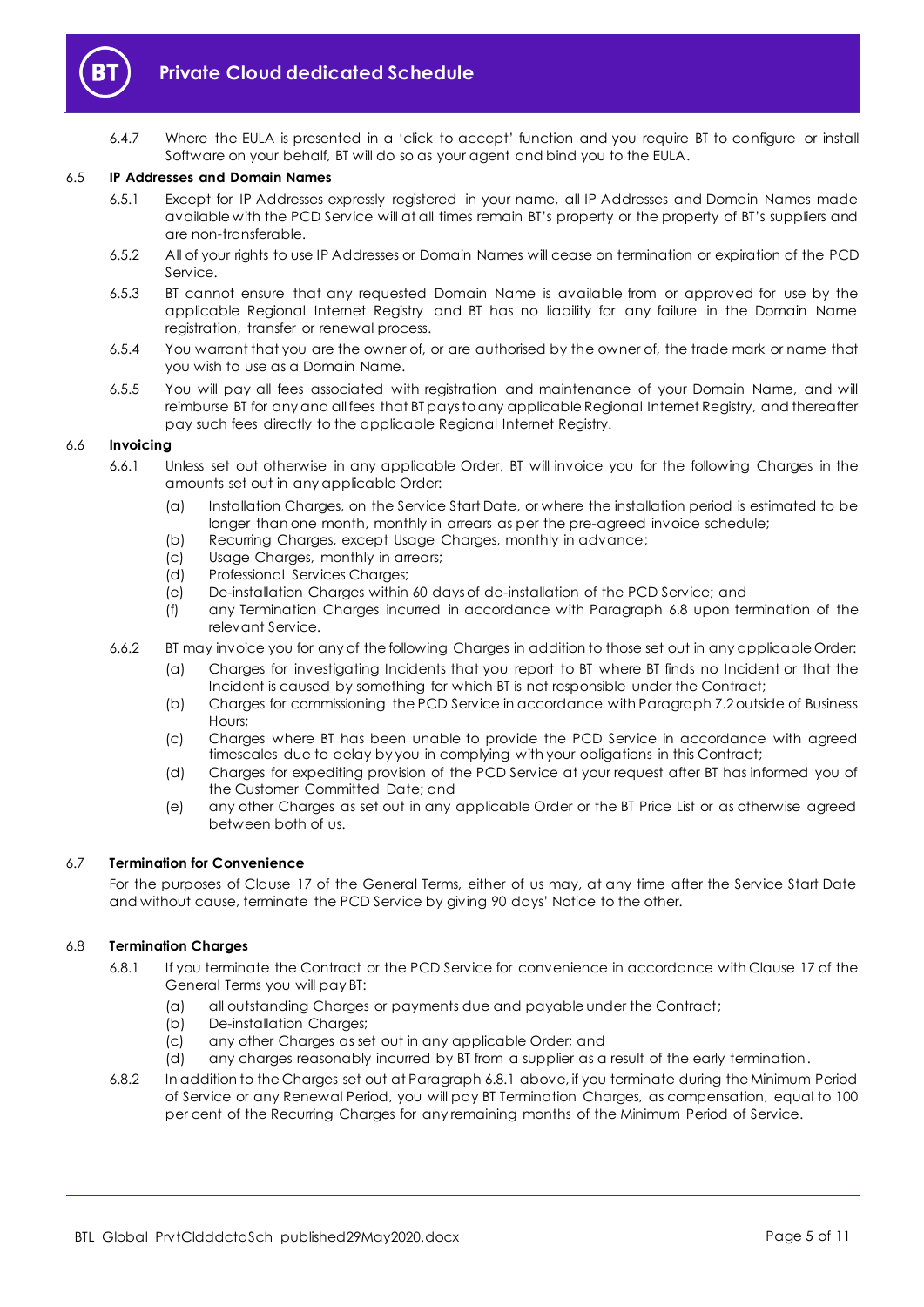

## <span id="page-5-0"></span>**Part B – Service Delivery and Management**

## <span id="page-5-1"></span>**7 BT's Obligations**

#### 7.1 **Service Delivery**

Before the Service Start Date and, where applicable, throughout the provision of the PCD Service, BT will:

- 7.1.1 provide you with contact details for the Service Desk; and
- 7.1.2 comply with all reasonable health and safety rules and regulations and reasonable security requirements that apply at the Site(s) and that you have notified to BT in writing, but BT will not be liable if, as a result of any such compliance, BT is in breach of any of its obligations under this Contract.

#### <span id="page-5-3"></span>7.2 **Commissioning of the Service**

Before the Service Start Date, BT will:

- 7.2.1 configure the PCD Service:
- 7.2.2 conduct a series of standard tests on the PCD Service to ensure that it is configured correctly;
- <span id="page-5-4"></span>7.2.3 confirm the PCD Service is ready for acceptance testing; and
- 7.2.4 connect the PCD Service to each Enabling Service.

## <span id="page-5-5"></span>7.3 **During Operation**

On and from the Service Start Date, BT:

- 7.3.1 will respond and use reasonable endeavours to remedy an Incident without undue delay and in accordance with the Service Care Levels in Part C of the Contract if BT detects or if you report an Incident;
- 7.3.2 may carry out Maintenance from time to time and will use reasonable endeavours to inform you at least five Business Days before any Planned Maintenance on the PCD Service or BT Equipment, however, BT may inform you with less notice than normal where Maintenance is required in an emergency;
- 7.3.3 may, in the event of a security breach affecting the PCD Service, require you to change any or all of your passwords in addition to prescribing other steps you will need to implement to secure the service; and
- 7.3.4 may implement any changes to the PCD Service requested by you and agreed by BT in line with operational and commercial discussions.

#### 7.4 **The End of the Service**

On expiry or termination of the PCD Service by either of us, BT:

- 7.4.1 may disconnect and remove any BT Equipment located at the Site(s); and
- 7.4.2 delete any Content that you have not removed from any BT Equipment or the PCD Service in accordance with the terms of this Contract.

#### <span id="page-5-2"></span>**8 Your Obligations**

#### 8.1 **Service Delivery**

- Before the Service Start Date and, where applicable, throughout the provision of the PCD Service, you will:
- 8.1.1 provide all required configuration details to BT teams to enable appropriate design and implementation of the PCD service;
- 8.1.2 provide BT with access to any Site(s) during Business Hours, or as otherwise agreed, to enable BT to set up, deliver and manage the PCD Service;
- 8.1.3 provide BT with Notice of any health and safety rules and regulations and security requirements that apply at the Site(s);
- 8.1.4 ensure that the LAN protocols and applications you use are compatible with the PCD Service;
- 8.1.5 prepare and maintain the Site(s) for the installation of BT Equipment and supply of the PCD Service, including:
	- (a) providing a suitable and safe operational environment for BT Equipment including all necessary trunking, conduits, cable trays, and data communication points in accordance with BT's reasonable instructions and applicable installation standards;
	- (b) take up or remove any fitted or fixed floor coverings, ceiling tiles and partition covers or provide any openings in buildings required to connect BT Equipment to appropriate telecommunications facilities in time to allow BT to undertake any necessary installation or maintenance services;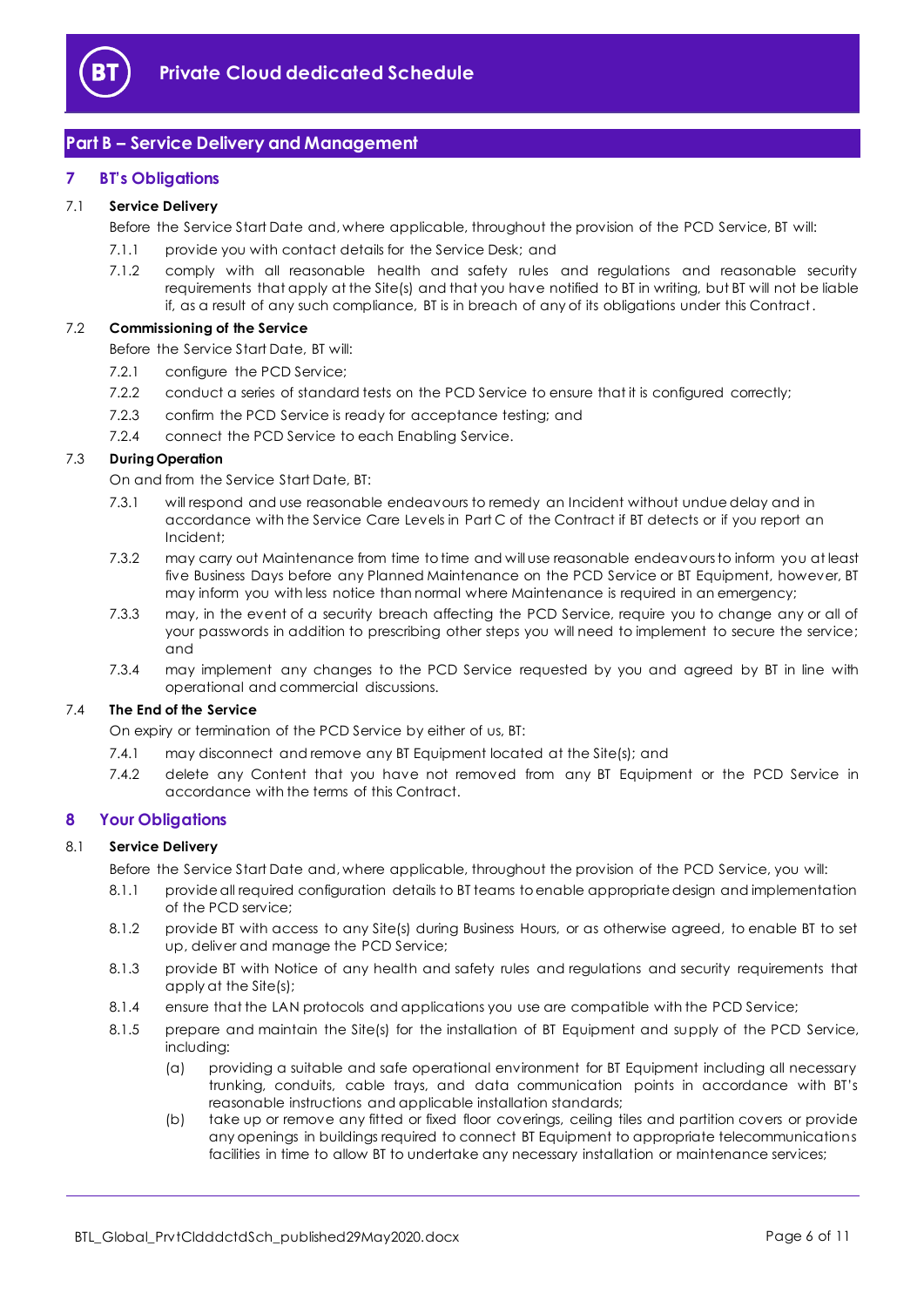

- (c) carry out any work that may be required after installation to make good any cosmetic damage caused during installation or maintenance;
- (d) provide a secure, continuous power supply at the Site(s) for the operation and maintenance of the PCD Service and BT Equipment at such points and with such connections as BT specifies, and, in order to mitigate any interruption to the PCD Service resulting from failure in the principal power supply, provide back-up power with sufficient capacity to conform to the standby requirements of the applicable standards;
- (e) provide internal cabling between the BT Equipment and any Customer Equipment, as appropriate; and
- (f) provide access to a remote hands team for basic onsite tasks to be conducted under BT configuration team's guidance.

### <span id="page-6-2"></span>8.2 **Acceptance Tests**

- 8.2.1 You will carry out the Acceptance Tests for the PCD Service within five Business Days after receiving Notice from BT in accordance with Paragraph [7.2.3](#page-5-4) ("**Acceptance Test Period**").
- <span id="page-6-1"></span>8.2.2 The PCD Service is accepted by you if you confirm acceptance in writing during the Acceptance Test Period or is treated as being accepted by you if you do not provide BT with Notice to the contrary by the end of the Acceptance Test Period.
- 8.2.3 Subject to Paragraph [8.2.4,](#page-6-0) the Service Start Date will be the earlier of the following:
	- (a) the date that you confirm or BT deems acceptance of the PCD Service in writing in accordance with Paragraph [8.2.2;](#page-6-1)
	- (b) the date of the first day following the Acceptance Test Period; or
	- (c) the date you start to use the PCD Service.
- <span id="page-6-0"></span>8.2.4 If, during the Acceptance Test Period, you provide BT Notice that the Acceptance Tests have not been passed, BT will remedy the non-conformance without undue delay and provide you Notice that BT has remedied the non-conformance and inform you of the Service Start Date.

#### 8.3 **During Operation**

On and from the Service Start Date, you will:

- 8.3.1 ensure that Users report Incidents to the Customer Contact and not to the Service Desk;
- 8.3.2 ensure that the Customer Contact will take Incident reports from Users and pass these to the Service Desk using the reporting procedures agreed between both of us, and is available for all subsequent Incident management communications;
- 8.3.3 monitor and maintain any Customer Equipment connected to the PCD Service or used in connection with the PCD Service;
- 8.3.4 ensure that any Customer Equipment that is connected to the PCD Service or that you use, directly or indirectly, in relation to the PCD Service is:
	- (a) connected using the applicable BT Network termination point, unless you have BT's permission to connect by another means;
	- (b) adequately protected against viruses and other breaches of security;
	- (c) technically compatible with the PCD Service and will not harm or damage BT Equipment, the BT Network, or any of BT's suppliers' or subcontractors' network or equipment; and
	- (d) approved and used in accordance with relevant instructions, standards and Applicable Law and any safety and security procedures applicable to the use of that Customer Equipment;
- 8.3.5 immediately disconnect any Customer Equipment, or advise BT to do so at your expense, where Customer Equipment:
	- (a) does not meet any relevant instructions, standards or Applicable Law; or
	- (b) contains or creates material that is in breach of the Acceptable Use Policy and you are contacted by BT about such material,

and redress the issues with the Customer Equipment prior to reconnection to the PCD Service;

- 8.3.6 distribute, manage and maintain access profiles, passwords and other systems administration information relating to the control of Users' access to the PCD Service;
- 8.3.7 ensure the security and proper use of all valid User access profiles, passwords and other systems administration information used in connection with the PCD Service and:
	- (a) immediately terminate access for any person who is no longer a User;
	- (b) inform BT immediately if a User's ID or password has, or is likely to, become known to an unauthorised person, or is being or may be used in an unauthorised way;
	- (c) take all reasonable steps to prevent unauthorised access to the PCD Service;
	- (d) satisfy BT's security checks if a password is lost or forgotten; and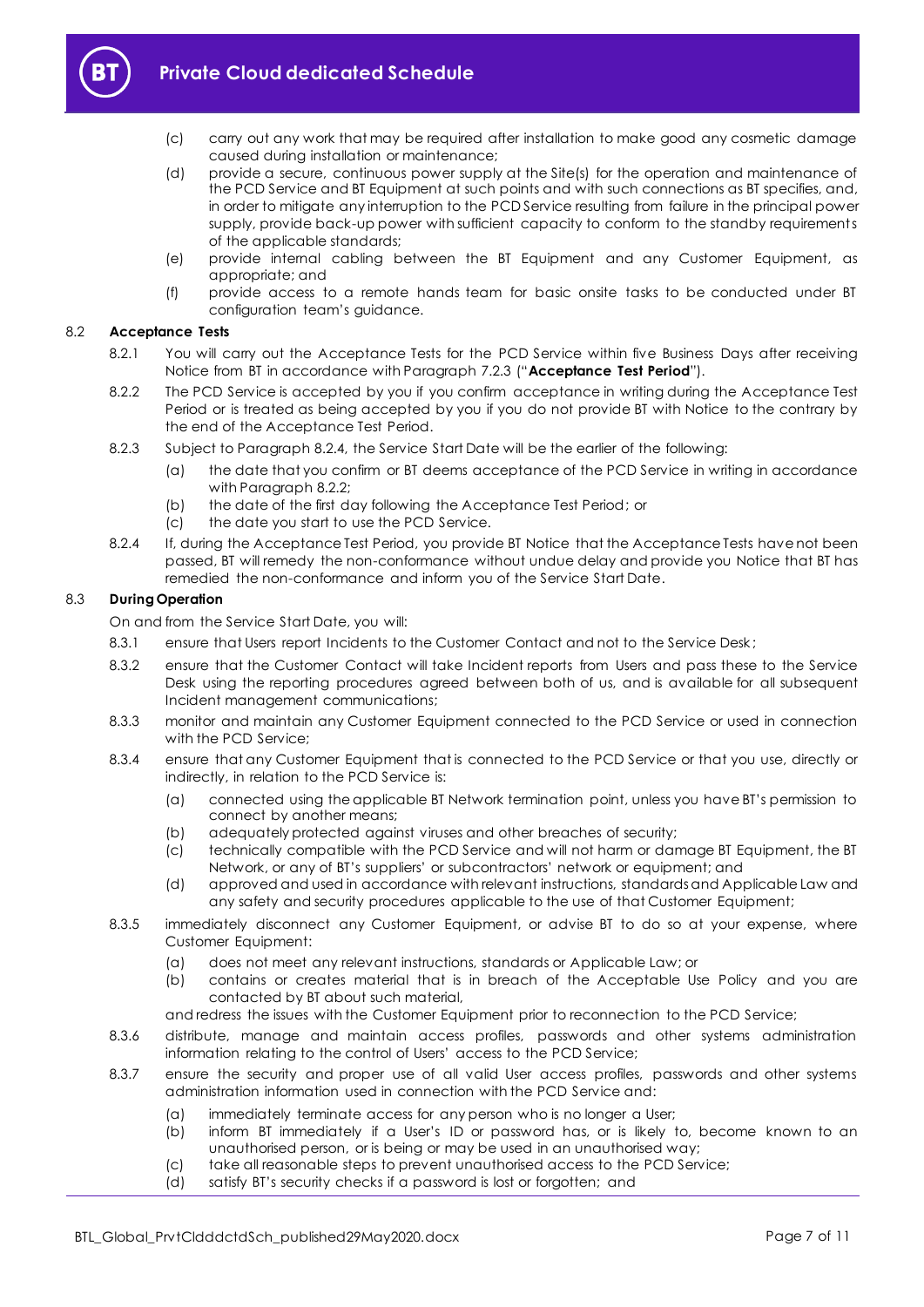

- (e) change any or all passwords or other systems administration information used in connection with the PCD Service if BT requests you to do so in order to ensure the security or integrity of the PCD Service.
- 8.3.8 not allow any User specific subscription to be used by more than one individual User unless it has been reassigned in its entirety to another individual User, in which case you will ensure the prior User will no longer have any right to access or use the PCD Service;
- 8.3.9 scan all deliverables provided to you as part of the PCD Service and the media on which they are delivered with a current version of an anti-virus application in an effort to detect and eliminate any virus or other software routine, code, device, mechanism or similar item that could disrupt, disable, harm or otherwise impede any program, hardware or data or otherwise interfere with the PCD Service provided to you;
- 8.3.10 maintain a current version of an anti-virus application continuously running on any system to which BT is given access or to which BT is delivering the PCD Service on;
- 8.3.11 ensure the accuracy of any data or other representation made to BT as part of any due diligence or negotiation process provided through the PCD Service and you may be liable for additional Charges if BT finds that any such information materially diverges from what was originally provided; and
- 8.3.12 implement commercially reasonable data back-up measures, including a daily back-up process and backing-up the relevant data before BT performs any remedial, upgrade or other works on your IT infrastructure as part of the PCD Service. Subject to any Applicable Laws, BT will have no liability for corruption, damage, loss or miss-transmission of any data as part of the PCD Service.

#### 8.4 **The End of the Service**

On expiry or termination of the PCD Service by either of us, you will:

- 8.4.1 provide BT with all reasonable assistance necessary to remove BT Equipment from the Site(s);
- 8.4.2 disconnect any Customer Equipment from BT Equipment located at the Site(s);
- 8.4.3 not dispose of or use BT Equipment other than in accordance with BT's written instructions or authorisation;
- 8.4.4 migrate and permanently erase (by use of a method that does not cause damage to the PCD Service, including any BT Equipment) all Content and any other data hosted on the PCD Service at a mutually agreed date between us;
- 8.4.5 arrange for any BT Equipment located at the Site(s) to be returned to BT as per guidelines issued by BT decommissioning or logistics teams;
- 8.4.6 be liable for any reasonable costs of recovery that BT incurs in recovering the BT Equipment; and
- 8.4.7 carry out any work that may be required to make good any cosmetic damage to the Site(s) caused during decommissioning.

## <span id="page-7-0"></span>**9 Notification of Incidents**

Where you become aware of an Incident:

- 9.1 The Customer Contact will report it to the Service Desk;
- <span id="page-7-1"></span>9.2 BT will give you a Ticket;
- <span id="page-7-2"></span>9.3 BT will inform you when it believes the Incident is cleared and will close the Ticket when:
	- 9.3.1 you confirm that the Incident is cleared within 24 hours after having been informed; or
	- 9.3.2 BT has attempted unsuccessfully to contact you, in the way agreed between both of us in relation to the Incident, and you have not responded within 24 hours following BT's attempt to contact you.
- <span id="page-7-3"></span>9.4 If you confirm that the Incident is not cleared within 24 hours after having been informed, the Ticket will remain open, and BT will continue to work to resolve the Incident.
- 9.5 Where BT becomes aware of an Incident, Paragraphs [9.2,](#page-7-1) [9.3](#page-7-2) and [9.4](#page-7-3) will apply.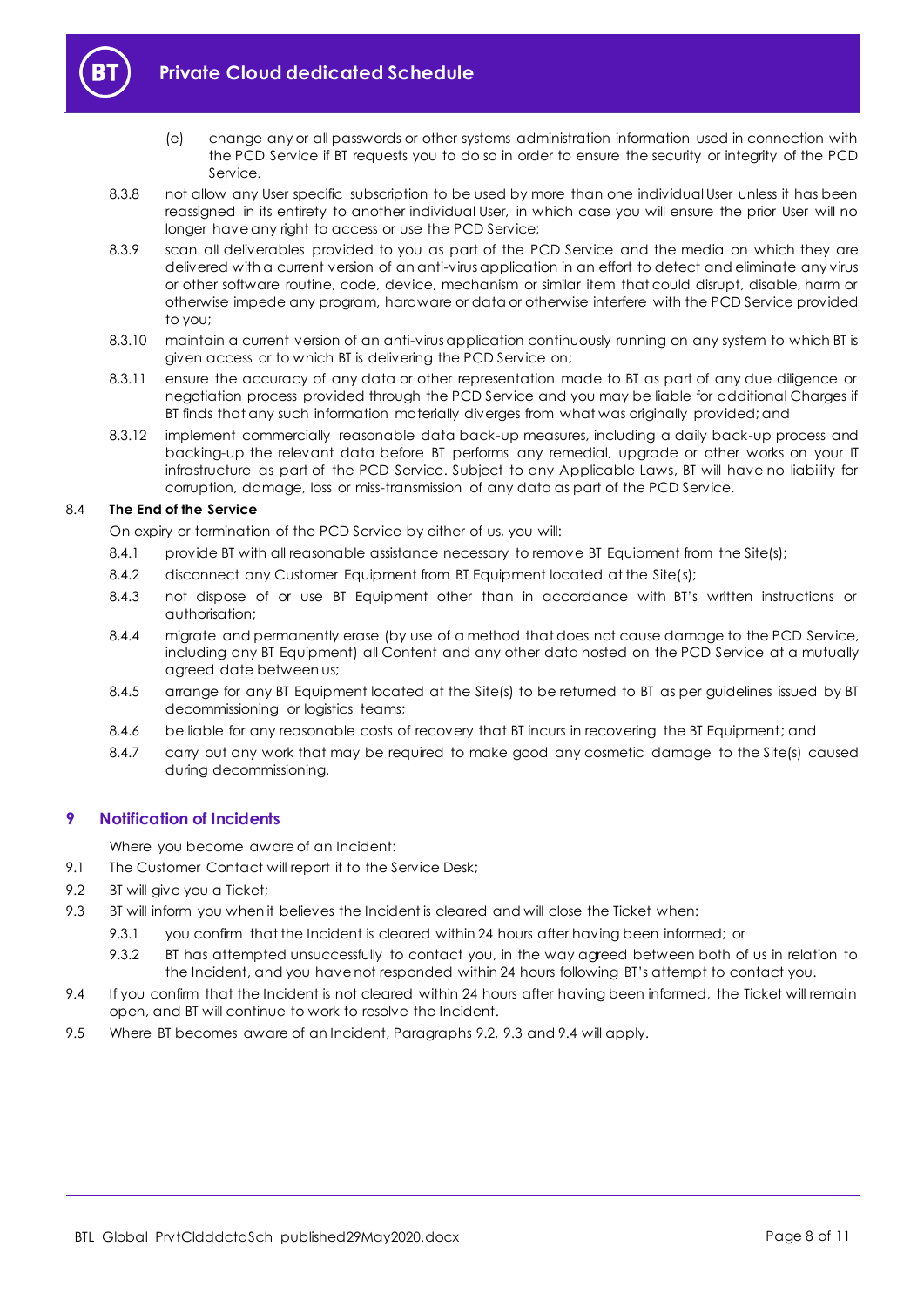

## <span id="page-8-0"></span>**Part C – Service Levels**

## <span id="page-8-1"></span>**10 Availability Service Levels**

- 10.1 BT aims to provide the PCD Service, but excluding the CMS Portal, with an availability target of 99.95% ("**Availability Service Level**").
- 10.2 If BT fails to meet the Availability Service Level then you will be entitled to the following:

| <b>Availability Target</b>                                                                                              | Service Credit |
|-------------------------------------------------------------------------------------------------------------------------|----------------|
| For every reported Incident that BT fails to meet 1 day's Recurring Charges<br>  against the Availability Service Level |                |

- 10.3 The Availability Service Level is measured as the combined availability of the PCD Service to the network interface connected to the PCD Service in the relevant data centre. Individual or combined element failures of the PCD Service will not constitute an Incident for Availability Service Level calculations unless the element(s) failure causes a total loss of the PCD Service.
- 10.4 The Availability Service Level will be measured as a proportion of time in a calendar month starting from the first day of the relevant calendar month. Where an Incident occurs at the end of a calendar month then it will be carried forward to the following calendar month.
- 10.5 If you are entitled to any Service Credits, BT will credit the Service Credit against your next invoice for the PCD Service.
- 10.6 Any Service Credits paid to you are subject to a monthly cap of one month's Recurring Charges.
- 10.7 Service Credits are your sole right and remedy if BT does not meet the Availability Service Level.
- 10.8 Any failure by BT to meet the Availability Service Level shall not be considered a material breach of your Contract.
- 10.9 You will report any Incident to BT. The measurement of the Availability Service Level begins when BT acknowledges the Incident and ends when BT informs you that the PCD Service has been restored.

#### 10.10 **Service Credit Claims**

- 10.10.1 You must make claims for Service Credits via the Service Desk in writing, within one month of the Incident occurring.
- 10.10.2 BT will acknowledge the Incident and send a response letter to you and you must notify BT in writing within one month from the date of BT's response if there is a dispute or query relating to the claim for Service Credits.

## 10.11 **Exclusions**

- 10.11.1 The Availability Service Level will not apply when:
	- (a) any failure of the PCD Service due to matters beyond BT's reasonable control;
	- (b) the Incident is a result of your breach of the terms of this Contract;
	- (c) any failure of the PCD Service directly or indirectly as a result of BT's suspension of the PCD Service under any provision of this Contract;
	- (d) any scheduled downtime for Planned Maintenance (including emergency maintenance) or any other purpose agreed between us;
	- (e) any delay relating to problems with or failure of the Internet;
	- (f) any delay directly or indirectly caused by you;
	- (g) an Incident caused by your failure to comply with any reasonable instruction from BT;
	- (h) interference caused by a third party;
	- (i) an Incident that is due to incorrect configuration of the PCD Service by you or any unauthorised activity or access taken by you;
	- (j) any outage time as a result of the PCD Service being suspended in accordance with the terms of the Contract;
	- (k) any Incident that is due to incorrect information provided by you, or on behalf of you;
	- (l) any reported Incident where BT can find no fault; and
	- (m) Customer or third party data centre related faults.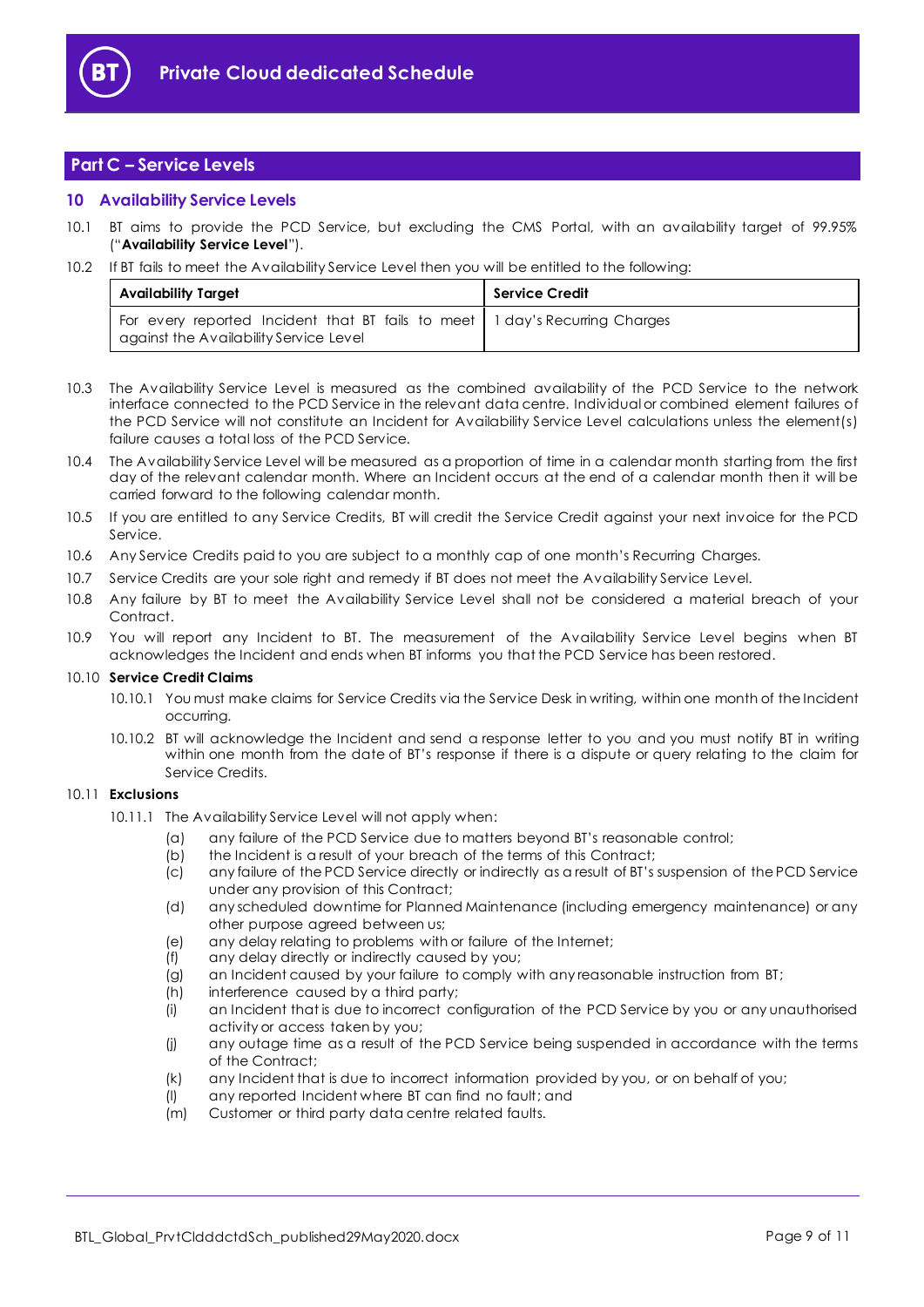

## <span id="page-9-0"></span>**Part D – Defined Terms**

## <span id="page-9-1"></span>**11 Defined Terms**

In addition to the defined terms in the General Terms, capitalised terms in this Schedule will have the below meanings (and in the case of conflict between these defined terms and the defined terms in the General Terms, these defined terms will take precedence for the purposes of this Schedule). BT has repeated some definitions in this Schedule that are already defined in the General Terms. This is to make it easier for you to find the definitions when reading this Schedule.

"**Acceptance Test Period**" has the meaning given in Paragraph [8.2.1.](#page-6-2)

"**Acceptance Tests**" means those objective tests conducted by you that when passed confirm that you accept the PCD Service and that the PCD Service is ready for use save for any minor non-conformities that will be resolved as an Incident in accordance with Paragraphs [7.3.1.](#page-5-5)

"**Advanced Orchestration**" means the Service Option described in Paragraph [2.4.2.](#page-1-8)

"**Advanced Virtualisation**" has the meaning given in Paragraph [2.4.1.](#page-1-9)

"**Availability Service Level**" has the meaning given in Paragraph [10.](#page-8-1)

"**BT Price List**" means the document containing a list of BT's charges and terms that may be accessed at: portal.cloud.bt.com (or any other online address that BT may advise you).

"**Business Hours**" means between the hours of 0800 and 1700 in a Business Day, in the location where services are getting delivered.

"**Computing Elements**" means the computing elements of your Virtual Machine including, but not limited to, storage, networking, processing capacity and reporting.

"**Content**" means applications, data, information (including emails), video, graphics, sound, music, photographs, software or any other material.

"**Contracted Maintenance Hours**" means the times during which BT will provide maintenance for BT Equipment, which are Business Hours unless set out otherwise in any applicable Order.

"**CMS Portal**" means the online portal that allows you to access and manage certain elements of the PCD Service.

"**Customer Equipment**" means any equipment including any Purchased Equipment and any software, other than BT Equipment, used by you in connection with a PCD Service.

"**De-installation Charges**" means the charges payable by you on de-installation of the PCD Service that are equal to the then current rates for Installation Charges on the date of de-installation.

"**Domain Name**" means a readable name on an Internet page that is linked to a numeric IP Address.

"**Enabling Service**" has the meaning given in Paragraph [4.1.](#page-1-10)

"**EULA**" has the meaning given in Paragraph [6.4.3.](#page-3-2)

"**General Terms**" means the general terms to which this Schedule is attached or can be found at [www.bt.com/terms,](http://www.bt.com/terms) and that form part of the Contract.

"**Incident**" means an unplanned interruption to, or a reduction in the quality of, the PCD Service or particular element of the PCD Service.

"**Installation Charges**" means those Charges set out in any applicable Order in relation to installation of the PCD Service or BT Equipment as applicable.

"**Internet**" means a global system of interconnected networks that use a standard Internet Protocol to link devices worldwide.

"**Internet Protocol**" or "**IP**" means a communications protocol for devices connected to the Internet that specifies the format for addresses and units of transmitted data.

"**IP Address**" means a unique number on the Internet or a private network of a network card or controller that identifies a device and is visible by all other devices on the Internet.

"**Licence**" has the meaning given to it in Paragrap[h6.4.1.](#page-3-3)

"**Minimum Period of Service**" means a period of 36 consecutive months beginning on the Service Start Date, unless set out otherwise in any applicable Order.

"**Monthly Recurring Charges**" means the monthly Recurring Charges for the PCD Service and the sum of the Usage Charges for the three full previous months divided by three.

"**Notice of Renewal**" has the meaning given in Paragraph [6.1.4.](#page-3-4)

"**Notice to Amend**" has the meaning given in Paragraph [6.2.2.](#page-3-5)

"**PCD Service**" has the meaning given in Paragraph [1.](#page-1-3)

"**Planned Maintenance**" means any Maintenance BT has planned to do in advance.

"**Professional Services**" means those services provided by BT which are labour related services.

"**Recurring Charges**" means the Charges for the PCD Service or applicable part of the PCD Service that are invoiced repeatedly in every payment period (e.g. every month), as set out in any applicable Order.

"**Renewal Period**" means for each PCD Service, the initial 36 month period following the Minimum Period of Service, and each subsequent 36 month period.